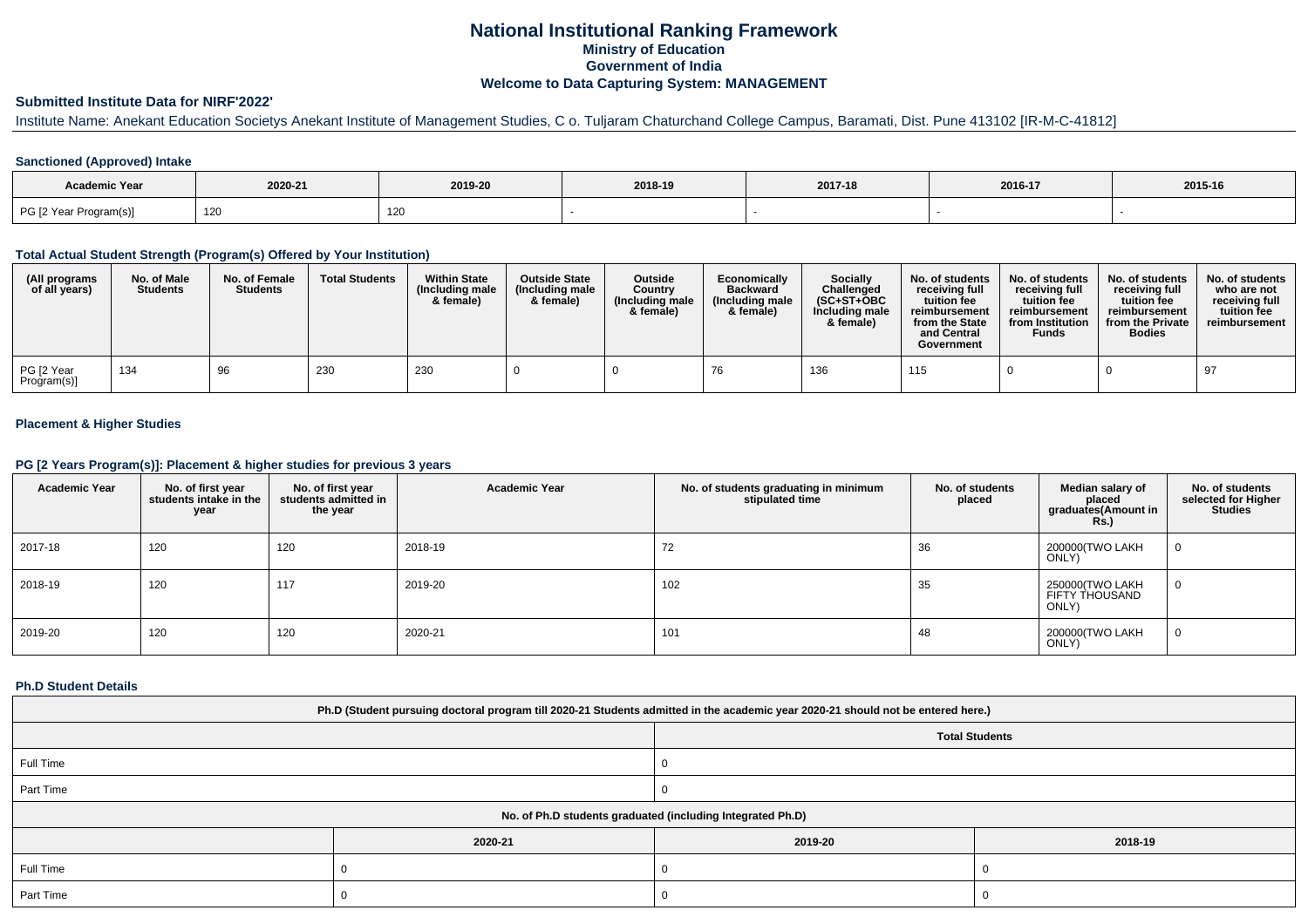#### **Financial Resources: Utilised Amount for the Capital expenditure for previous 3 years**

| <b>Academic Year</b>                                                                                                                                                           | 2020-21                                                  | 2019-20                                                     | 2018-19                                                              |  |  |  |  |  |
|--------------------------------------------------------------------------------------------------------------------------------------------------------------------------------|----------------------------------------------------------|-------------------------------------------------------------|----------------------------------------------------------------------|--|--|--|--|--|
|                                                                                                                                                                                | <b>Utilised Amount</b>                                   | <b>Utilised Amount</b>                                      | <b>Utilised Amount</b>                                               |  |  |  |  |  |
| Annual Capital Expenditure on Academic Activities and Resources (excluding expenditure on buildings)                                                                           |                                                          |                                                             |                                                                      |  |  |  |  |  |
| Library (Books, Journals and e-Resources only)                                                                                                                                 | 57287 (FIFTY SEVEN THOUSAND TWO HUNDRED EIGHTY<br>SEVEN) | 265111 (TWO LAKH SIXTY FIVE THOUSAND ONE<br>HUNDRED ELEVEN) | 536774 (FIVE LAKH THIRTY SIX THOUSAND SEVEN<br>HUNDRED SEVENTY FOUR) |  |  |  |  |  |
| Expenditure on setting up/upgradation of laboratory                                                                                                                            | $0$ (ZERO)                                               | 0 (ZERO)                                                    | 0 (ZERO)                                                             |  |  |  |  |  |
| Other expenditure on creation of Capital Assets (For setting up<br>classrooms, seminar hall, conference hall, library excluding<br>expenditure on Land , Building, Roads etc.) | 37095 (THIRTY SEVEN THOUSAND AND NINETYFIVE)             | 2302014 (Twenty Three Lakh Two Thousand Fourteen)           | 369937 (Three Lakh Sixty Nine Thousand Nine Hundred Thirty<br>Seven) |  |  |  |  |  |

## **Financial Resources: Utilised Amount for the Operational expenditure for previous 3 years**

| Academic Year                                                                                                                                                                                   | 2020-21                                                                         | 2019-20                                                                             | 2018-19                                                                         |  |  |  |  |  |
|-------------------------------------------------------------------------------------------------------------------------------------------------------------------------------------------------|---------------------------------------------------------------------------------|-------------------------------------------------------------------------------------|---------------------------------------------------------------------------------|--|--|--|--|--|
|                                                                                                                                                                                                 | <b>Utilised Amount</b>                                                          | <b>Utilised Amount</b>                                                              | <b>Utilised Amount</b>                                                          |  |  |  |  |  |
| <b>Annual Operational Expenditure</b>                                                                                                                                                           |                                                                                 |                                                                                     |                                                                                 |  |  |  |  |  |
| Salaries (Teaching and Non Teaching staff)                                                                                                                                                      | 10759364 (One Crore Seven Lakh Fifty Nine Thousand Three<br>Hundred Sixty Four) | 10843577 (One Crore Eight Lakh Forty Three Thousand Five<br>Hundred Seventy Seven ) | 11530787 (One Crore Fifteen Lakh Thirty Thousand Seven<br>Hundred Eighty Seven) |  |  |  |  |  |
| Maintenance of Academic Infrastructure or consumables and<br>other running expenditures (excluding maintenance of hostels<br>and allied services, rent of the building, depreciation cost, etc) | 2578932 (Twenty Five Lakh Seventy Eight Thousand Nine<br>Hundred Thirty Two)    | 4478411 (Forty Four Lakh Seventy Eight Thousand Four<br>Hundred Eleven )            | 8411169 (Eighty Four Lakh Eleven Thousand One Hundred<br>Sixty Nine)            |  |  |  |  |  |
| Seminars/Conferences/Workshops                                                                                                                                                                  | $0$ (ZERO)                                                                      | 155195 (One Lakh Fifty Five Thousand One Hundred Ninety<br>Five \                   | 186578 (One Lakh Eighty Six Thousand Five Hundred Seventy<br>Eight)             |  |  |  |  |  |

## **Sponsored Research Details**

| <b>Financial Year</b>                    | 2020-21 | 2019-20 | 2018-19        |  |
|------------------------------------------|---------|---------|----------------|--|
| Total no. of Sponsored Projects          |         |         |                |  |
| Total no. of Funding Agencies            |         |         |                |  |
| Total Amount Received (Amount in Rupees) |         |         | 200000         |  |
| Amount Received in Words                 | Zero    | Zero    | Two Lakhs only |  |

## **Consultancy Project Details**

| <b>Financial Year</b>                    | 2020-21 | 2019-20 | 2018-19 |
|------------------------------------------|---------|---------|---------|
| Total no. of Consultancy Projects        |         |         |         |
| Total no. of Client Organizations        |         |         |         |
| Total Amount Received (Amount in Rupees) |         |         |         |
| Amount Received in Words                 | Zero    | Zero    | Zero    |

### **Executive Development Program/Management Development Programs**

| Il Year<br>∠inanci <i>r</i> | 2020-21 | 2019-2<br>. | 2018-19<br>---- -- |
|-----------------------------|---------|-------------|--------------------|
|-----------------------------|---------|-------------|--------------------|